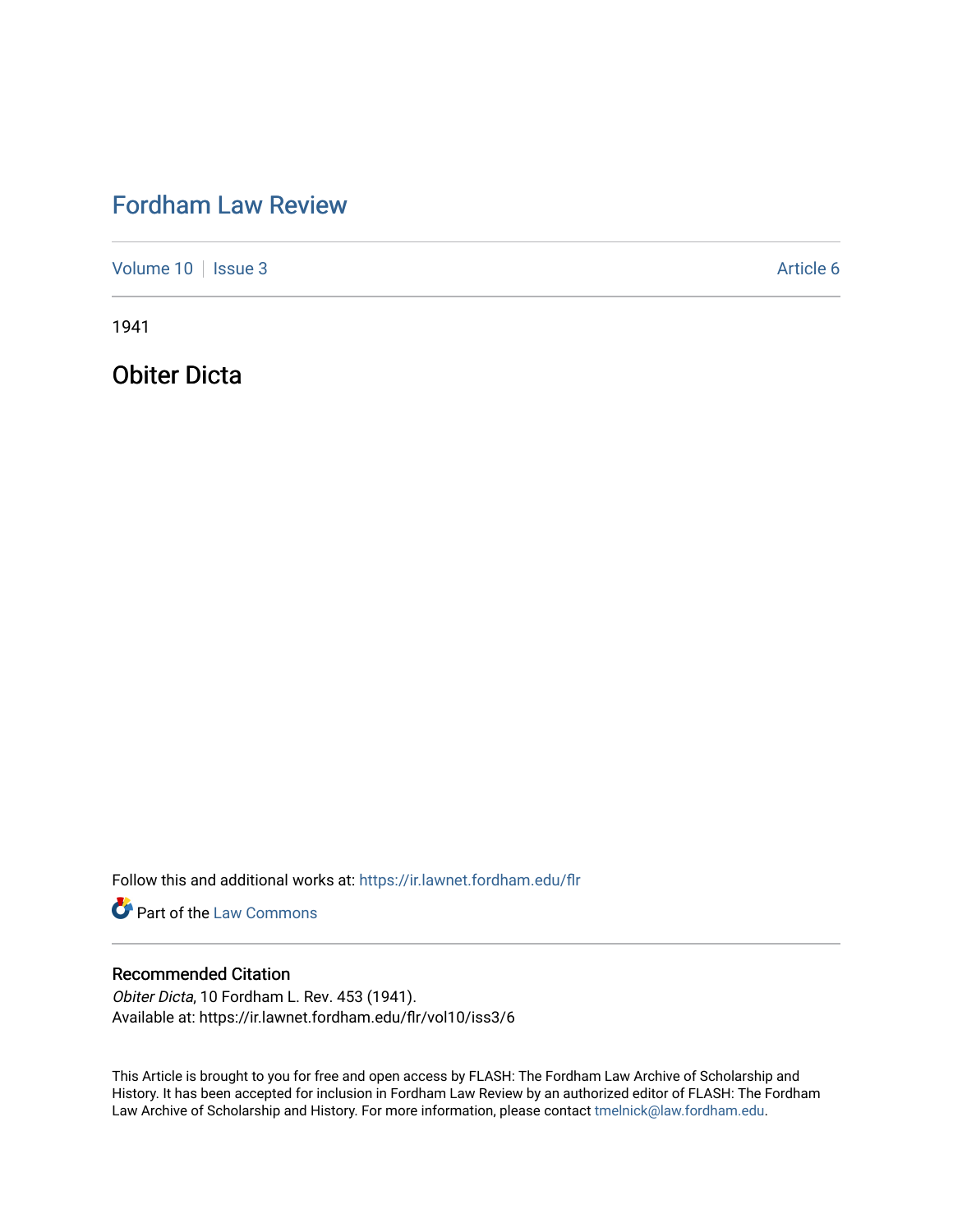## OBITER DICTA

*"An obiter dictumn,* in the language of the law, is a gratuitous opinion, an individual impertinence, which, whether it be wise or foolish, right or wrong, bindeth none-not even the lips that utter it."\*

### MORE WORDS **ON** WoRDs

Words are not, as we have thought, merely tools which a craftsman may easily and artfully wield to serve the purpose of cogent expression. They have taken

on life and grown to such gargantuan proportions, that *The Tripping* we have become the slaves of language. That's where our *Tongue* semanticists and word-surgeons come in. Like the Greeks. semanticists and word-surgeons come in. Like the Greeks,

they have a word, the exact word, for every relation. The dangerous practice of using words without definite "referents" has led us into the valley of chaos. This danger and the necessity for the strict disciplining of words has been recognized by our government, which has availed itself of the services of prominent semanticists to solve the problem of unruly "referents" in public affairs. Moley, *Business in the Woodshed,* SAT. EvE. **POST** April 6, 1940, p. 22.

A recent decision illustrates how much work is to be done by our word disciplinarians in the judicial department of our government as well. The plaintiff

had purchased a herd of cattle which was driven across *Senorita* the boundary from Mexico to his ranch in New Mexico;<br>*Elsie Borden* the ranch being bonded as a warehouse. A property tax was

levied on the cattle by the State of New Mexico and plaintiff protested the levy on the ground that, as the cattle had not lost their status as "imports", they were not subject to state taxation. In support of his contention the plaintiff urged upon the court the doctrine of the "original package" created **by** the Supreme Court in *Brown v. Maryland,* 12 Wheat. 419 **(U. S. 1827).** At once the court was confronted with a difficult problem of verbiage. Does the term "original package" envelop a cow? **If** so, what were the contents and what was the package? The court held the term inapplicable to these pastoral peregrinations down Mexico way saying: "Taking a single cow, on the original package theory, there is no clear cut manner in which to differentiate the cow as the receptacle from the cow as to its contents. And the cow as the contents of its own receptacle certainly would not be the same two years after it came to graze upon the ranch." *Tres Ritos Ranch Co. v. Abbott,* 44 **N.** *M.* 556, **105** P. (2d) 1070 (1940).

The test adopted by the Supreme Court, which received the name "original package test", was that as long as imported goods remain in the original package and in the hands of the original consignee, they are still subject to federal regulation. Any interference by a state violates the "commerce clause" of the Constitution. *Southern Pac. Ca. v. City of Calexico,* **288** Fed. 634 (1923); *Low v. Austin* **13** Wall. **29** (U. **S.** 1871); *City of Galveston v. Mexican Pet. Corp.,* 15 F. (2d) 208 (1926).

**\*BnRELL,** OBrrER **Dica (1885)** title page.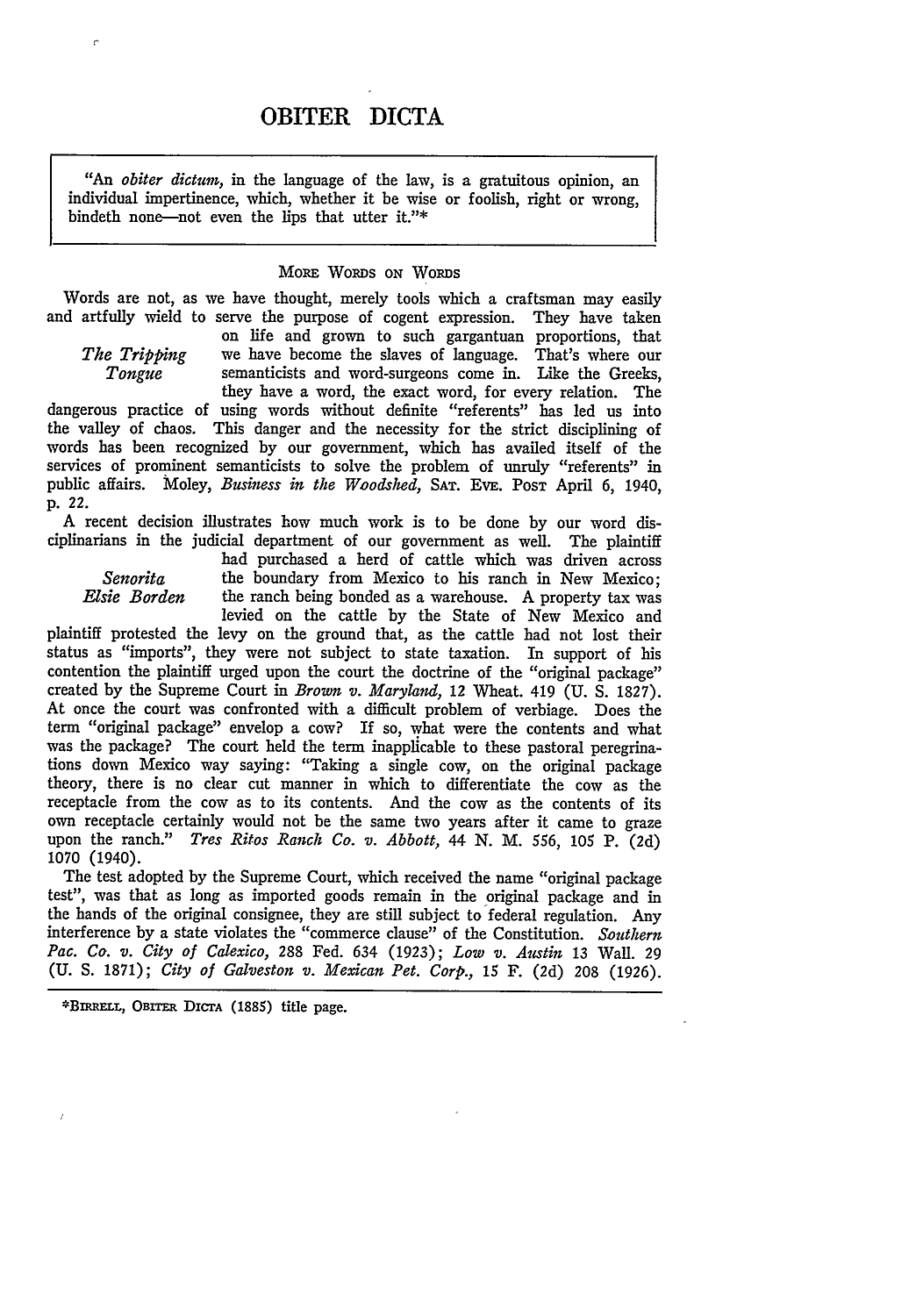However, the test appears to have broken down and now it "has ceased to be a factor in defining the limits imposed upon a state's taxing power by the commerce clause so far as interstate 'imports' are concerned". ROTTSCHAEFER, CONSTITUTIONAL **LAW** (1939) 333.

The courts, however, have not been reluctant to apply the test in cases involving interstate commerce where it will effect a just result. In *Western Union*

*Tel. Co. v. Foster,* 247 U. S. 105 (1917) the test was so *Unscrambling* used. The Western Union Co. in New York supplied *Words* messages in code to various stock brokers located in other states. After arrival at a central point within the state,

the messages were decoded and sent to the individual subscribers. The Public Service Commission of Massachusetts ordered the plaintiff to cease certain discriminatory practices and the Supreme Court annulled the order holding that the messages were still in interstate commerce and subject to federal control since the original package was not broken by a mere decoding at their intermediate destination. The decoded message was still treated by Justice Holmes as part of the "original package". A package has been defined as: "First, a receptacle of whatever form or character, and second, the contents thereof." *Mexican Pet. Corp. v. City of South Portland,* 121 Me. 128, 115 Ad. 900 (1922).

In the light of the *Western Union* case we pose the question: if the cows in the principal case were primarily transported to be used as milking cows, does that

mean that the taking of milk from the cow (or cows) *"Udder"* might permit of the treatment of the cows as original *Confusion* packages? In the mind's eye a milch cow fulfills the definition of a package even more so than a telegraphic

jumble. Yet in *Baldwin v. Seelig,* 294 U. **S.** 511 (1935) the fact that milk, shipped in cans from Vermont, was taken out of the original container and put into bottles in New York did not permit New York to regulate the minimum prices to be paid in New York. The milk was still subject to federal control under the interstate commerce clause.

Despite the holding of the Supreme Court in the *Baldwin* case, the application of the original package doctrine to the *Tres Ritos Ranch* decision would be unsound. In the former case, Justice Cardozo warned: ". **.** . the test of the original package is not an ultimate principle. . **.** . Formulas and catchwords are subordinate. **.. ."** The herd of cows, not milk, was the subject of sale; the herd was permanently at rest in New Mexico; the state intervention was by way of taxation, not regulation. *American Steel and Wire Co. v. Speed,* 192 **U. S.** 500 (1904).

As Broom said, long before modern semantics arrived, "He who considers merely the letter of an instrument goes but skin-deep into its meaning." BRooM's **LEGAL** MAxims (10th ed. 1939) 466. This same warning applies to such a formula as the original package doctrine. In the graphic language of a master of words: "A word is not a crystal, transparent and unchanged, it is the skin of a living thought and may vary greatly in color and content according to the circumstances and the time in which it is used." Holmes, J., in *Towne v. Eisner*, 245 U. S. 418, 425 (1918).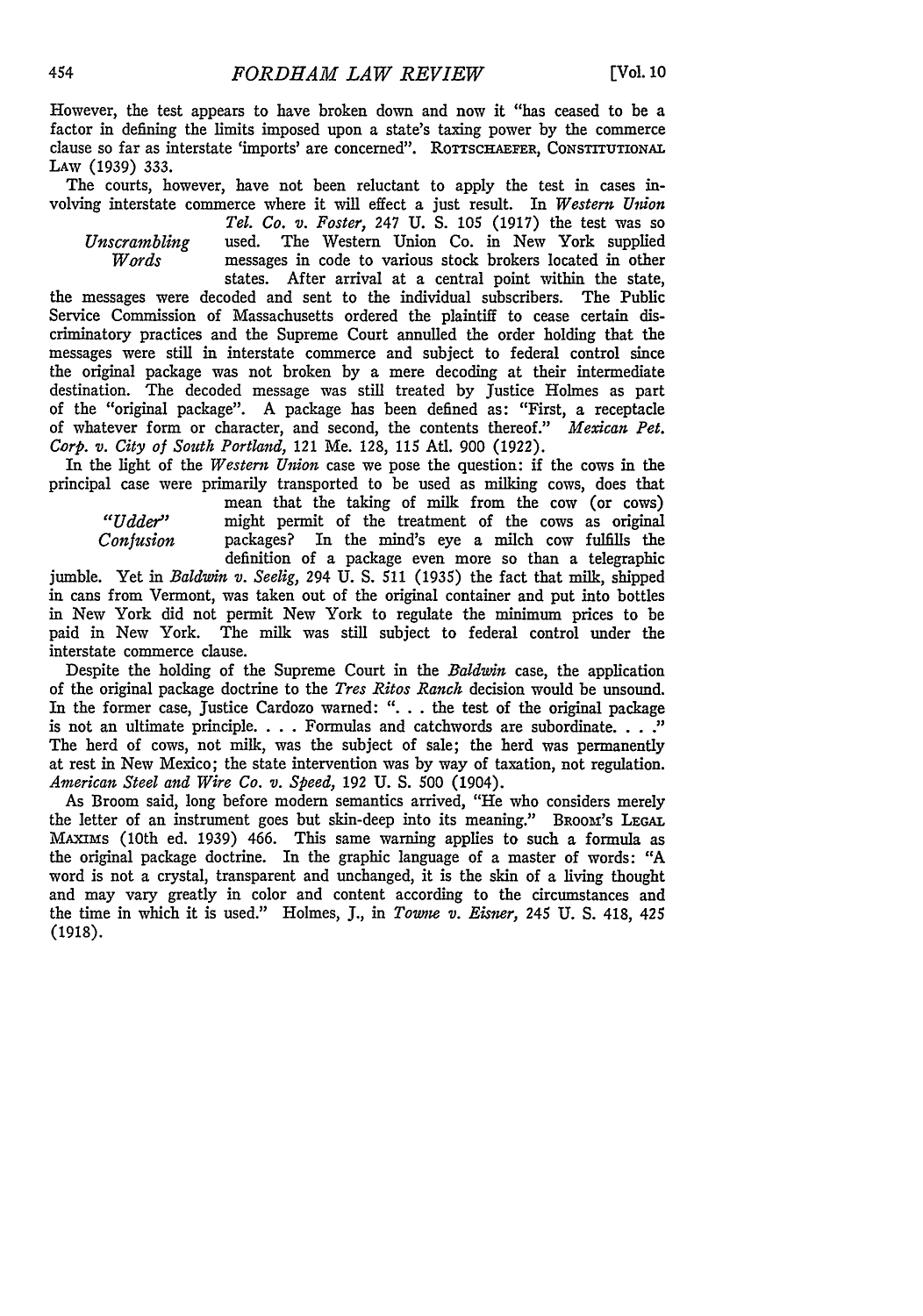**TsE** "HoTFOOT" **COMES** TO COURT

Ever popular with practical jokers of the convivial tavern is that effective non-liquid stimulant, the *hotfoot.* It is destined to take an honored place

in American folklore. *Cf.* **ARNOLD, THE FOLKLORE OF** *Western* **CAPITALISM** (1937). For the edification of the younger *Style* generation, whose knowledge of the pastime may not antegeneration, whose knowledge of the pastime may not antedate the era of the safety match, it might be pointed out

that the hotfoot is an old institution, hoary with tradition and varied in its forms, depending upon the whimsicality and ingenuity of the operator. At the turn of the century in the lusty West, the approved method of administering it, was first to saturate with alcohol the pedal extremity of a stupefied patron and then apply the match. In *Curran v. Olsen,* 88 Minn. 307, 92 N. W. 1124 (1903), such an alcoholic hotfoot was administered a victim.

Out of the historic Bay State, hard by the Plymouth Rock, came a more streamlined technique. The *Blue Ribbon Spa* is the *locus quo* of the festivities. A

bartender and another patron "started a little blaze" under *Bay State* the foot of a sleeping patron. The victim in this last case *Technique* sued the owner of the tavern and the Supreme Judicial sued the owner of the tavern and the Supreme Judicial Court of Massachusetts, after giving weighty deliberation

to the matter, issued a solemn pronouncement that the bartender was acting for a purpose solely his own not within the scope of his employment and that the defendant owner was not liable for the consequences of the act. *Sullivan v. Crowley,* **307** Mass. 189, 29 N. E. (2d) **769** (1940). The court might well have added that it wasn't cricket either, for participation in the administering of a hotfoot by a bartender adds an unwelcome touch of professionalism to a pursuit heretofore purely "amateurish".

As for the law, the general rule that the doctrine of *respondeat superior* does not apply when a servant commits an assault of a purely personal nature, having no

connection with his duties and not in furtherance of his *"Hotfoot" on a* master's business, is in point. *Western Union Telegraph Different Shoe Co. v. Hill,* 67 F. (2d) 487 (C. C. A. *5th* 1933); *Muller v. Hillenbrand,* **227** N. Y. 448, *125* N. E. 808 (1920). How-

ever, in some jurisdictions where the thermal treatment has been the subject of litigation under circumstances similar to those in the Massachusetts case, a contrary view has been taken. In *Curran v. Olsen, supra,* it was neither the bartender nor another patron who acted as operator but a cook in a restaurant belonging to a third party. The alcohol, however, was furnished by the fun-loving and cooperative bartender who well knew the purpose of the cook's requisition. When the victim sued, the defendant tavern owner offered the unique defense of contributory negligence on the part of the plaintiff in falling asleep. The plaintiff, it seems, had witnessed the cook's dexterity in administering the hotfoot twice that night to other victims and had, indeed, laughed heartily thereat. That, however, countered the plaintiff, was a hotfoot on a different shoe and in this the court concurred. The owner was held liable for negligence in caring for the safety of the guest.

On a similar set of facts, involving a heat application administered with the same *inodus operandi,* the Arkansas court reached a contrary result. *Peter Anderson & Co. v. Diaz,* 77 Ark. 606, 92 **S.** W. 861 (1906). The court declared that a saloon-keeper does not hold himself out to the public as a protector of those who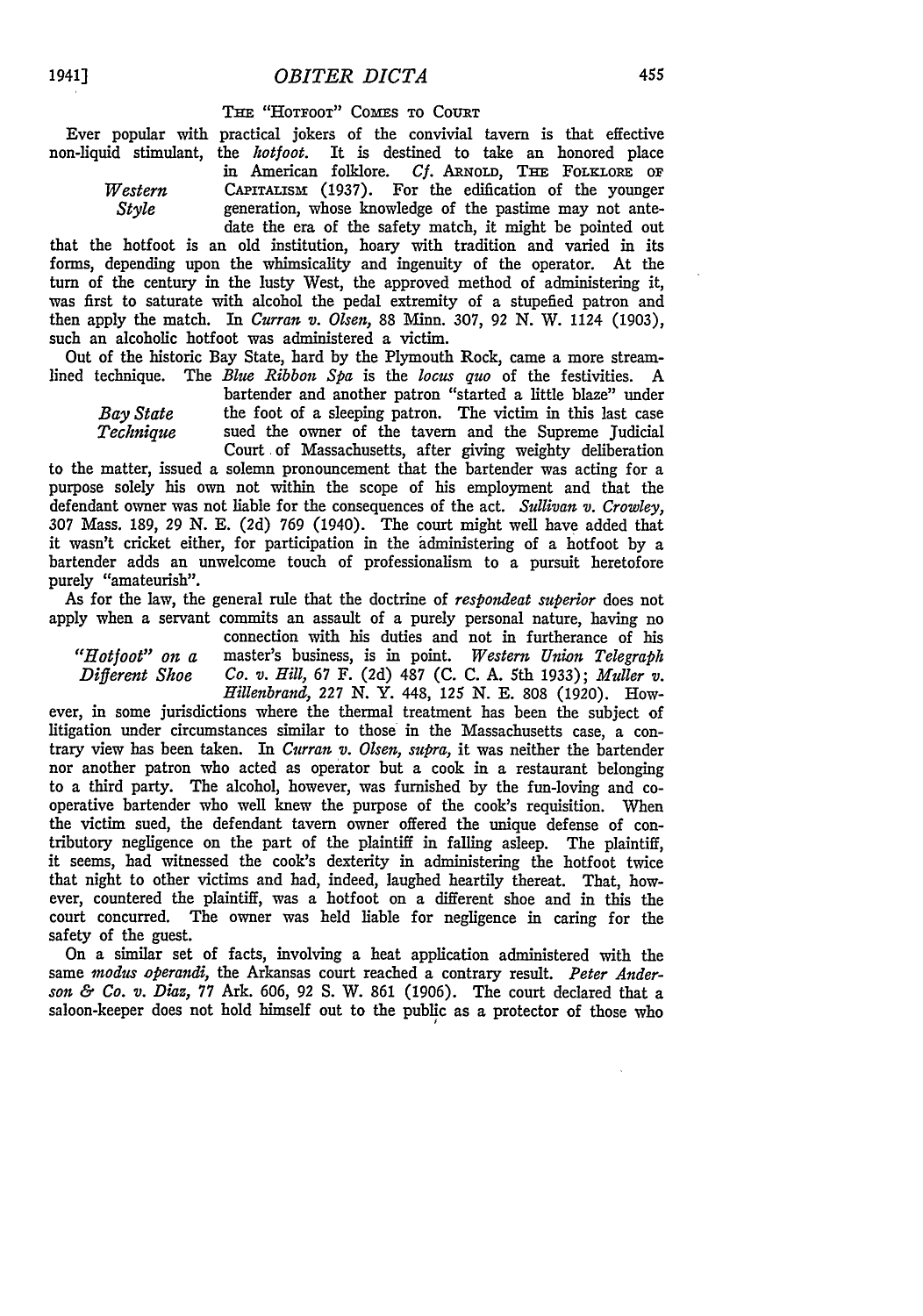may be patrons of his saloon and drew a distinction between the liability of a saloonkeeper and that of a common carrier or innkeeper.

Hot on the heels of *Curran v. Olsen* and *Peter Anderson & Ca. v. Diaz, supra,* came a decision from the State of Washington, involving another unimaginative bartender whose ingenuity failed to transcend the much overworked alcoholic *hotfoot.* Having two precedents before it, the learned court considered both fully and found for the plaintiff. Here, too, the court viewed the matter from the point of view of agency, holding that the bartender was the employer's delegated representative and that inasmuch as the employer was charged by law with the duty of preventing disorderly conduct in his establishment, he was liable when the act was committed by the person whom he had placed in control. *Beilke v. Carroll,* 51 Wash. 395, 98 Pac. 1119 (1909).

The tavern, it seems, is in need of an Emily Post to formulate a *Uniform Law of Barroom Etiquette* or a Blackstone to spell out the *Elements of Podiatric Juris-*

*prudence,* for the conflicting decisions are of little help in *A Footless* determining the liability of a proprietor who does not live *Formula* within a jurisdiction where the *"hotfoot"* has been litigated. Bartender, saloon-keeper, patron and victim must, in the

present state of things, learn the hard way.

#### **UP THE LADDER**

The line of demarcation between grand and petit larceny has been clear in this state. It has been a mere matter of arithmetic to discover where the "petit" leaves off and the "grand" begins. As distinct as the monetary

*"Nickel, Nickel,* qualification in the law, have been the social differences *Nickel"* in their own professional circles, between the petty thief and the grand "larcener". However, by a recent decision

of the Court of Appeals *[People v. Cox, 286* **N.** Y. 137, 36 N. E. (2d) 84 (1941)] the social and economic barriers have in certain instances been lowered and the petty thief may look forward to reception into the more magnificent and munificent orbit of grand larceny.

The current case held that the nickels taken in a series of thefts by a subway employee, continuing over a period of about three years, in a number of subway stations, ranging from Chambers Street to Kingsbridge Road in the Bronx, might be totaled to make a sum of over \$500 and thus support an indictment for grand larceny, although the daily peculations never amounted to more than 200 nickels. The court apparently took notice of Benjamin Franklin's adage: "take care of the nickels and the dollars will take care of themselves."

This is the first decision of this type in this state although in England and in twenty-five other states the doctrine has often been applied. If the taking is one

transaction, or series of transactions with a common scheme, *Taking or* the aggregate value of the property taken is to determine *Tacking* the grade of the offense. 32 AMERICAN **JURISPRUDENCE** 889. However, in *Rex v. Birdseye* [4 Car. & P. 386, 172 Eng.

Rep. R. 751 (1830)] the defendant looted a house of its furniture and found the prospect of carrying off the booty in a single trip too fatiguing. After a first haul, he returned in two minutes for the second. Then he took half an hour's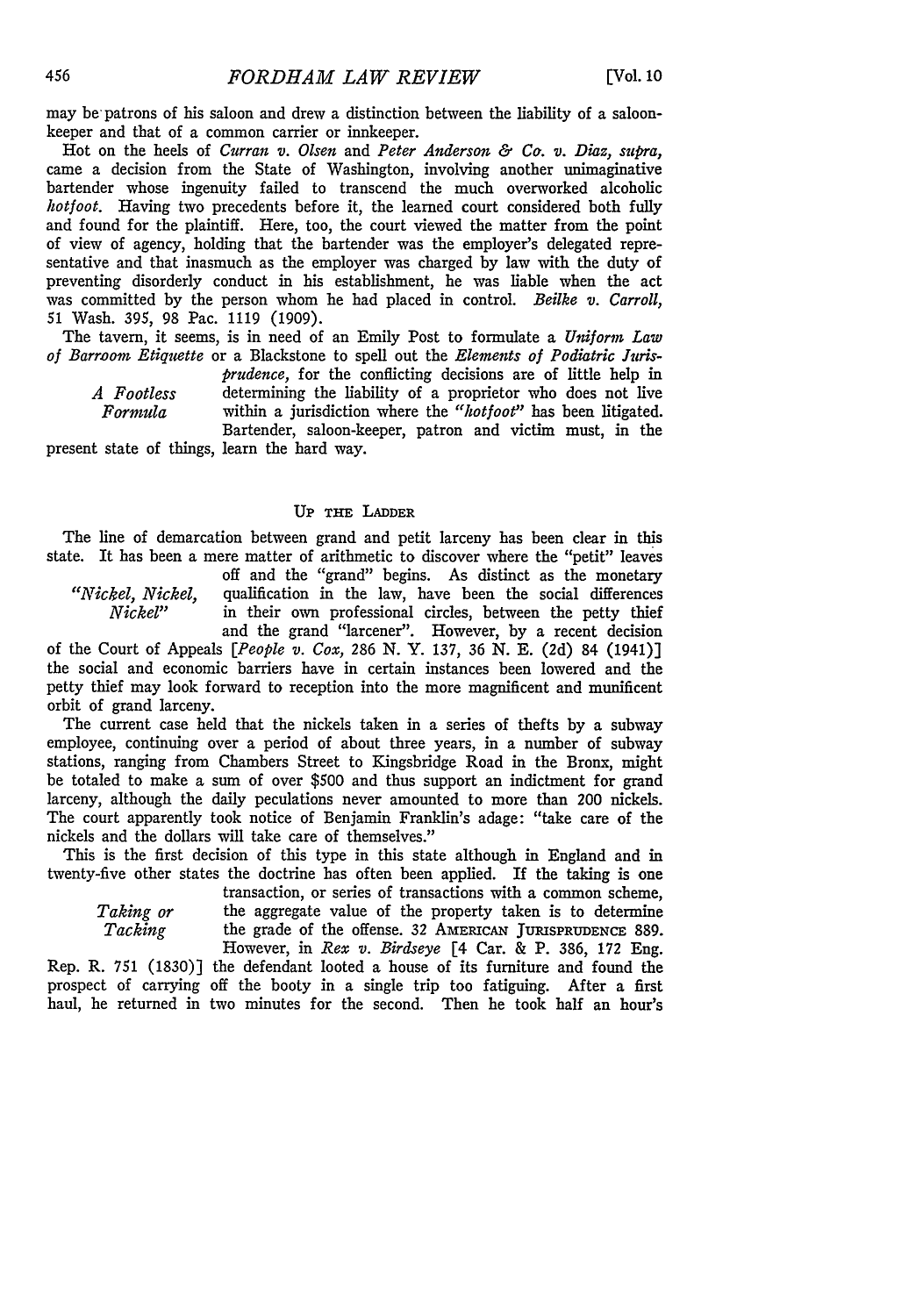respite before returning for the third and final trip. The court held the first and second trips constituted but a single larceny but the half hour interim broke the unity and the third trip was considered a separate crime. This of course would allow a stare decisis-minded felon equipped with Bulova stop watch to empty a house, by making fresh journeys at half hour intervals with his ill-gotten treasure. Holmes "bad man" [HoLms, COLLECTED **LEGAL** PAPERS (1921) 171] who kept informed on the developments in the advance sheets would then never find it necessary to contemplate any greater crime than petty larceny.

A somewhat similar situation occurred in the case of *Flynn v. State,* **[47** Tex. Cr. R. 26, 83 S. W. 206 (1904)] where it appeared that the complaining witness,

while inebriated, offered to buy beer for the defendant. *Making Hay* The defendant took the witness' roll of bills for the pur-<br>Slowly pose of paying and each time kept a few bills for himself pose of paying and each time kept a few bills for himself until the complainant's capital had dwindled from \$85 to

a mere **\$5.** The defendant was convicted of grand larceny despite his modest plea that he never took more than **\$50** at one time. An even more brazen defense was offered by the defendant in the case of *State v. Donaldson, [35* Utah 96, 99 Pac. 447 (1909)] who succeeded in fleecing two foreigners (Scotchmen, no less!) touring the wild and wooly west (at cards). The defense offered to a grand touring the wild and wooly west (at cards). larceny charge, was that the defendant had to split his winnings with other accomplices and he should be charged with stealing only that which he could "rightfully" keep as his very own. Needless to say he failed to impress the court with his logic. Had he succeeded felons would undoubtedly try to subtract the cost of bribery from the amount purloined as overhead expenses. Indeed, that very point was collaterally made by counsel for the defendant in *United States v. Sidlivan,* 274 U. S. 259, 264 (1927). Judge Holmes' reply to this impertinence was: ". **.** . it will be time enough to consider the question when a taxpayer has the temerity to raise it." No case has yet been found where a foot pad limited his demand on his victim to the statutory amount and no more in order to escape a more lengthy incarceration. Another possibility apparently overlooked is to invite the victim to stand by until daylight and then to relieve him of his valuables in order to escape the provisions of the N. Y. **PENAL** LAW 1294 sub. 1 which states that the taking of property of any value from the person of another, in the night time, is grand larceny in the first degree.

A line of decisions involving the theft of gas, electricity, oil and other such substances is represented by the leading case of *Wood v. People* [222 Ill. 293, 78 N. E. 607 (1906)] in which the defendant dancing master (even at rest) managed to keep warm and his gas bill down by the simple expedient of diverting the gas through a hose before it could be clocked by the meter. The hose would be disconnected a few days before the representative of the gas company appeared to read the meter in order to divert suspicion. However, he was apprehended and charged and convicted of grand larceny despite his plea that on no single day more than \$15 worth of gas was stolen.

This legal amalgamation of a series of transactions into a single transaction may in some cases meet the layman's sense of justice. Yet such a principle will have to be developed cautiously if startling results are to be avoided. With respect to larceny, whether a series of petty larcenies are to be treated as grand larceny, will to some extent, have to be a question of degree, probably for the court. It would